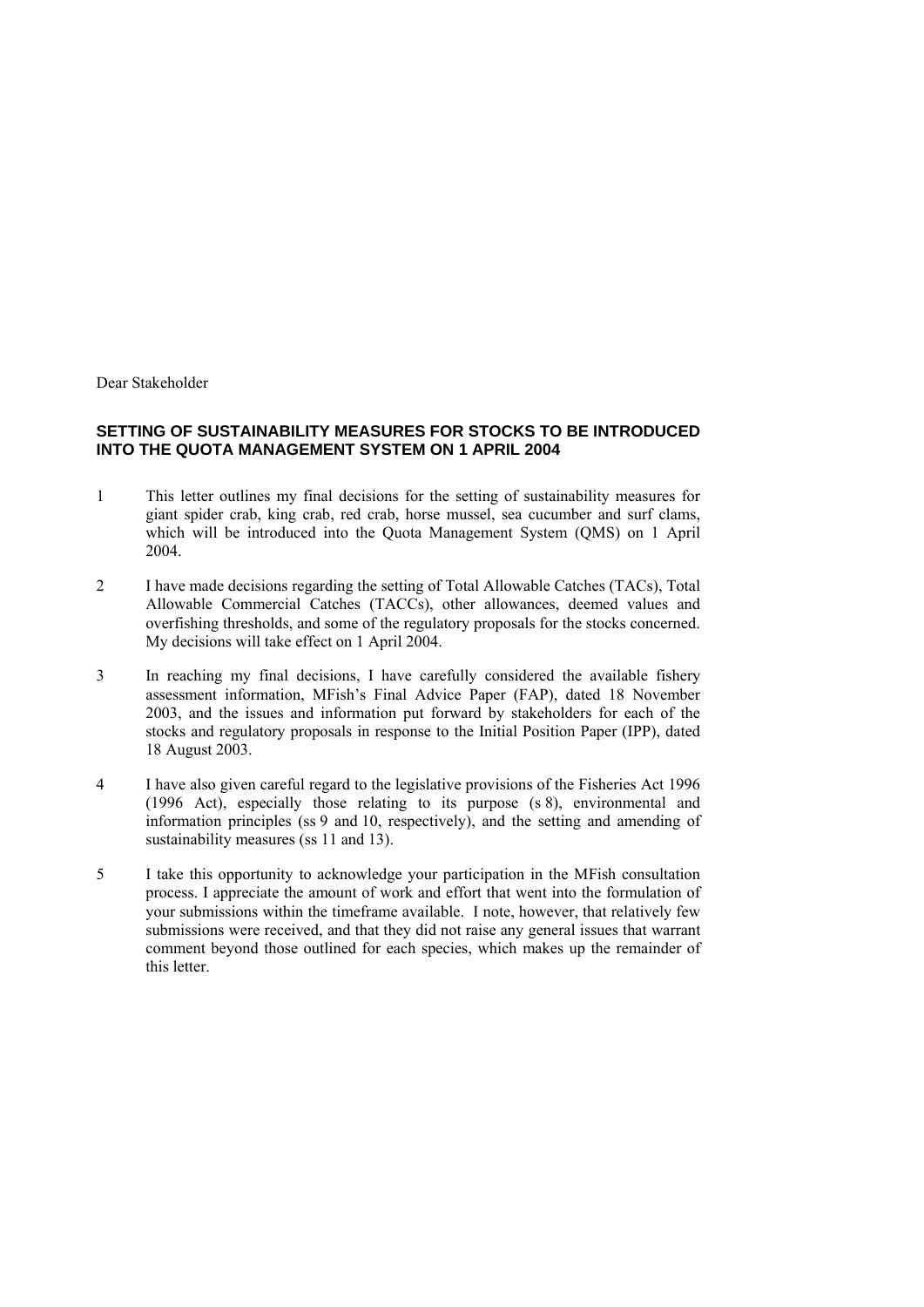## *Giant Spider Crab (GSC), King Crab (KIC) and Red Crab (CHC)*

6 The Quota Management Areas (QMAs) for giant spider crab *Jacquinotia edwardsii* (GSC), king crab *Lithodes murrayi* and *Neolithodes brodiei* (KIC), and red crab *Chaceon bicolor* (CHC) are outlined in Figures 1, 2, and 3, respectively.



Figure 1 Quota Management Areas for giant spider crab

### Figure 2 Quota Management Areas for king crab

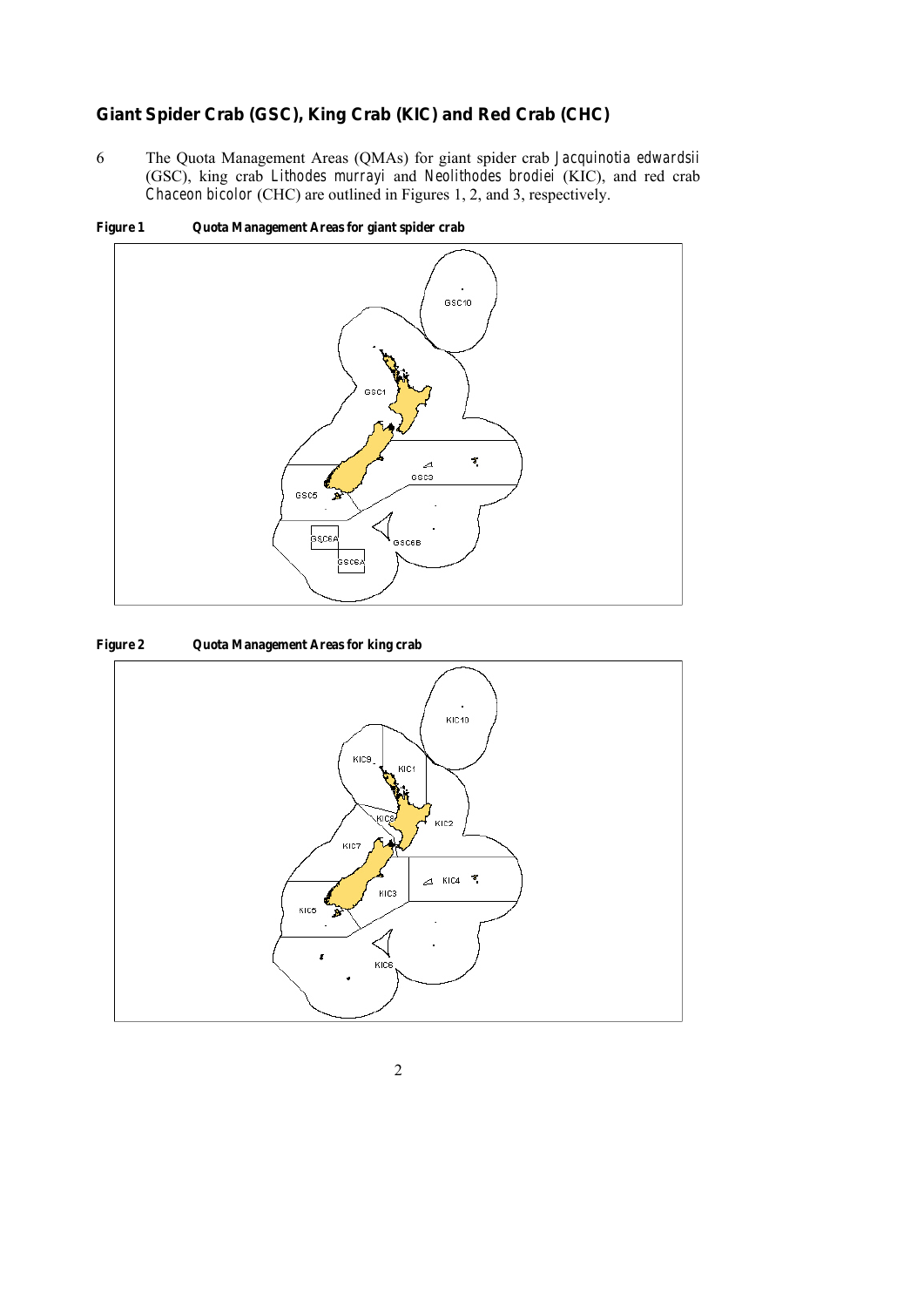## Figure 3 Quota Management Areas for red crab



7 I have decided to set the TACs, TACCs and other allowances for giant spider crab, king crab and red crab as outlined in Tables 1, 2, and 3, respectively.

Table 1 TACs, TACCs and other allowances for giant spider crab (tonnes)

| <b>Stock</b>       | TAC. | Customary<br>allowance | Recreational<br>allowance | Other fishing-<br>related mortality | TACC |
|--------------------|------|------------------------|---------------------------|-------------------------------------|------|
| GSC 1              |      |                        |                           |                                     |      |
| GSC <sub>3</sub>   | 15   |                        |                           |                                     | 14   |
| GSC <sub>5</sub>   | 20   |                        |                           |                                     | 19   |
| GSC 6A             | 165  |                        |                           | 17                                  | 148  |
| GSC <sub>6</sub> B | 250  |                        |                           | 13                                  | 237  |
| GSC 10             | 0    |                        |                           |                                     |      |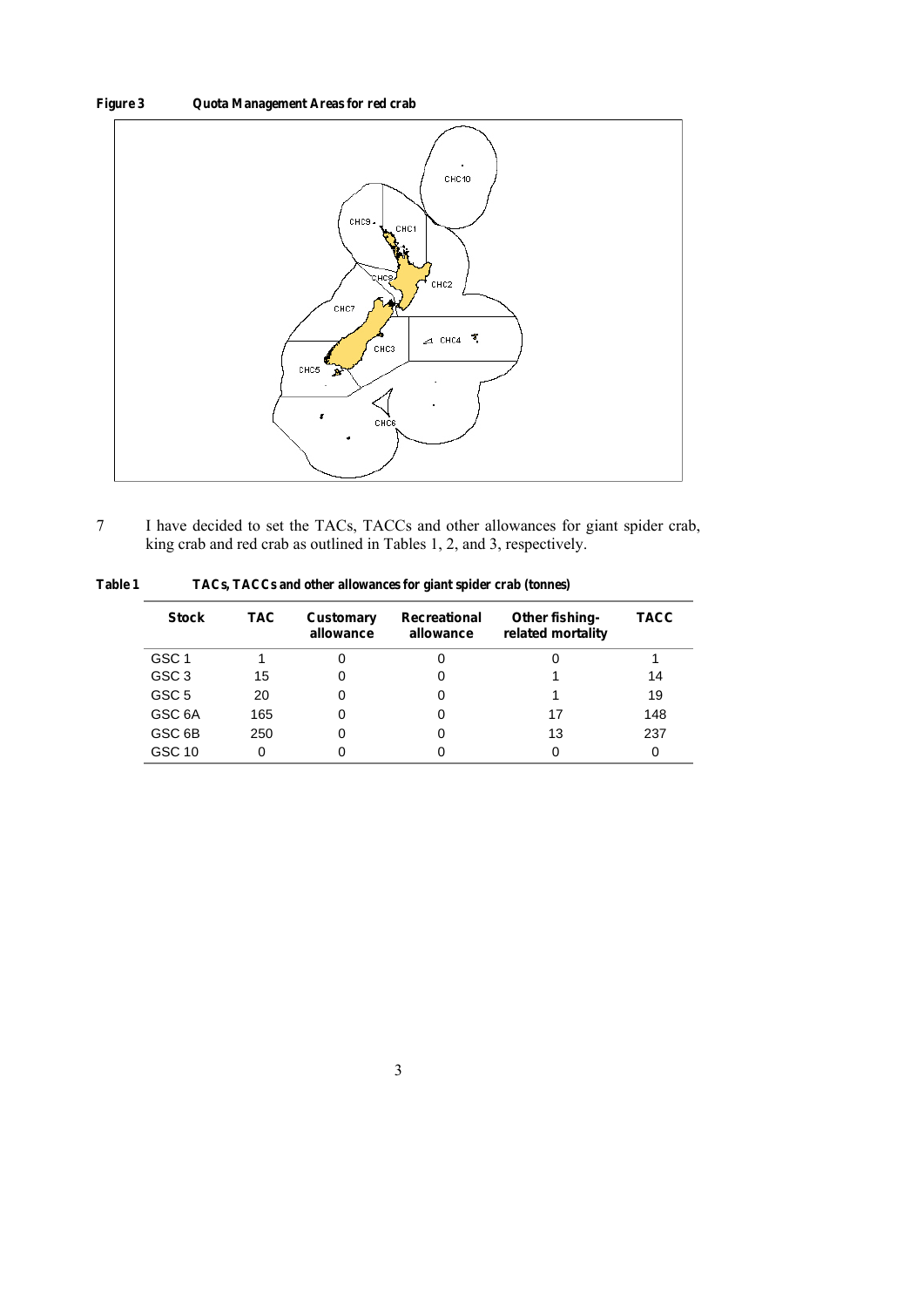| <b>Stock</b>     | <b>TAC</b> | Customary<br>allowance | Recreational<br>allowance | Other fishing-<br>related mortality | <b>TACC</b> |
|------------------|------------|------------------------|---------------------------|-------------------------------------|-------------|
| KIC <sub>1</sub> | 10         |                        | $\Omega$                  |                                     | 10          |
| KIC <sub>2</sub> | 10         |                        |                           |                                     | 10          |
| KIC <sub>3</sub> | 10         |                        |                           |                                     | 10          |
| KIC <sub>4</sub> | 10         |                        |                           |                                     | 10          |
| KIC <sub>5</sub> | 10         |                        |                           |                                     | 10          |
| KIC <sub>6</sub> | 10         |                        |                           |                                     | 10          |
| KIC <sub>7</sub> | 10         |                        |                           |                                     | 10          |
| KIC <sub>8</sub> | 10         |                        |                           |                                     | 10          |
| KIC <sub>9</sub> | 10         |                        |                           |                                     | 10          |
| <b>KIC 10</b>    |            |                        |                           |                                     |             |

Table 2 TACs, TACCs and other allowances for king crab (tonnes)

Table 3 TACs, TACCs and other allowances for red crab (tonnes)

| <b>Stock</b>     | <b>TAC</b> | Customary<br>allowance | Recreational<br>allowance | Other fishing-<br>related mortality | <b>TACC</b> |
|------------------|------------|------------------------|---------------------------|-------------------------------------|-------------|
| CHC <sub>1</sub> | 10         |                        |                           |                                     | 10          |
| CHC <sub>2</sub> | 10         |                        |                           |                                     | 10          |
| CHC <sub>3</sub> | 4          |                        |                           |                                     |             |
| CHC <sub>4</sub> |            |                        |                           |                                     |             |
| CHC <sub>5</sub> |            |                        |                           |                                     |             |
| CHC <sub>6</sub> |            |                        |                           |                                     |             |
| CHC 7            |            |                        |                           |                                     |             |
| CHC <sub>8</sub> |            |                        |                           |                                     |             |
| CHC <sub>9</sub> |            |                        |                           |                                     |             |
| <b>CHC 10</b>    |            |                        |                           |                                     |             |

- 8 As noted in the IPP, there is no scientific stock assessment information available to show whether any of the deepwater crab stocks are at, above, or below a level that can produce the maximum sustainable yield (MSY). However, the best available information suggests that the respective stocks are likely to be at or near virgin stock size. The TACs  $(0 - 250$  tonnes) are intended to move the biomass towards a level that can produce the MSY. However, these species of crab have in general late onset of maturity and low productivity, which could result in smaller TACs in the future. I have set TACs at zero for GSC 10, KIC 10, and CHC 10 as the area within 12 nautical miles of the Kermadec Islands is a marine reserve with all fishing prohibited.
- 9 As no submissions were received in response to the IPP for the deepwater crab species, I have made no changes to the TACs, TACCs and other allowances as set out in the IPP. The TACs are consistent with s 13 of the 1996 Act. I have made no allowances for recreational and customary fishing, as there are no known records of these sectors catching the deepwater crab species. No allowance has been made for other sources of fishing-related mortality for king crab and red crab given the low reported catch and absence of empirical evidence of discarded and non-reported bycatch. Because giant spider crab is taken largely as trawl bycatch, there is likely to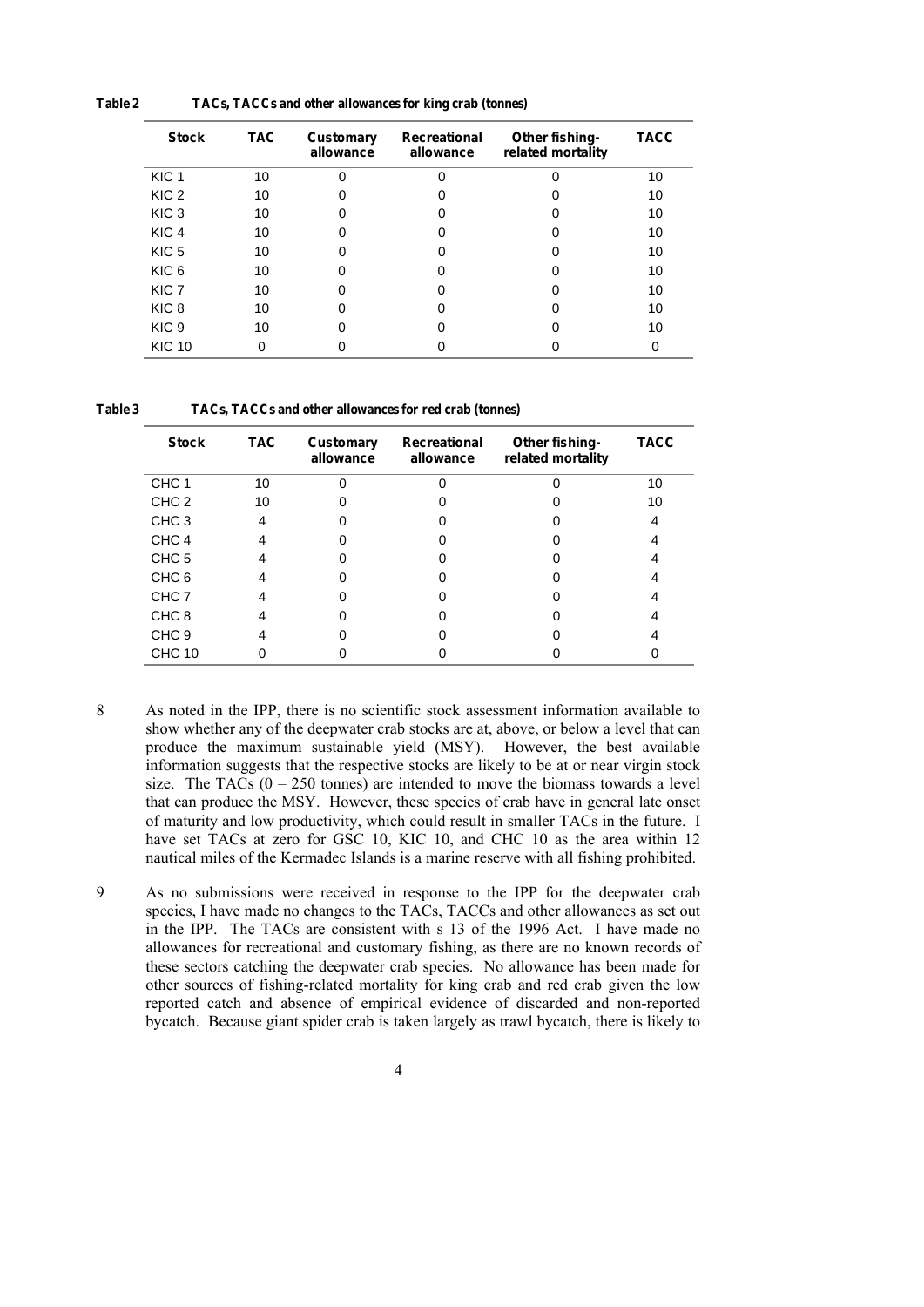have been some fishing-related mortality. Accordingly, I have made allowances ranging from nil to 17 tonnes for other sources of fishing-related mortality, depending on the giant spider crab stock and the extent of the commercial catch.

10 At this stage no further management measures have been proposed. I will revisit the need for any other management measures should explicit sustainability or utilisation issues be identified in the future.

## *Horse Mussel (HOR)*

11 The QMAs for horse mussel *Atrina zelandica* (HOR) are outlined in Figure 4.

Figure 4 Quota Management Areas for horse mussel



12 I have decided to set the TACs, TACCs and other allowances for horse mussel stocks as outlined in Table 4.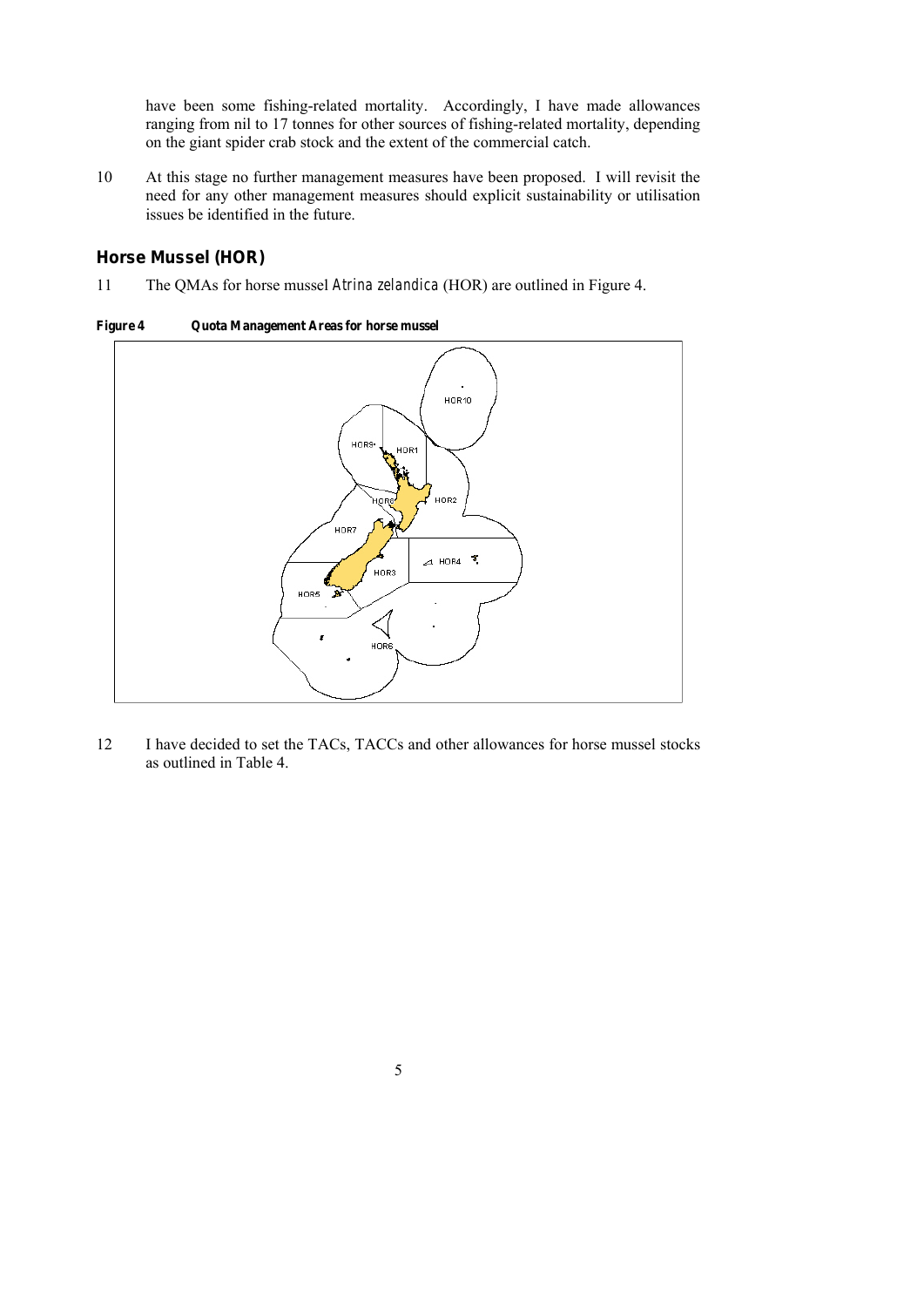#### Table 4 TACs, TACCs and other allowances for horse mussel (tonnes)

| <b>Stock</b>     | <b>TAC</b> | Customary<br>allowance | Recreational<br>allowance | Other fishing-<br>related mortality | <b>TACC</b> |
|------------------|------------|------------------------|---------------------------|-------------------------------------|-------------|
| HOR 1            | 14         |                        |                           | Զ                                   |             |
| HOR <sub>2</sub> | 8          |                        |                           |                                     |             |
| HOR <sub>3</sub> | 8          |                        |                           |                                     |             |
| HOR 4            | 5          |                        |                           |                                     |             |
| HOR <sub>5</sub> | 5          |                        |                           |                                     |             |
| HOR <sub>6</sub> | 5          |                        |                           |                                     |             |
| HOR <sub>7</sub> | 50         |                        |                           | 32                                  | 16          |
| HOR <sub>8</sub> | 5          |                        |                           | 2                                   |             |
| HOR <sub>9</sub> | 5          |                        |                           |                                     |             |
| <b>HOR 10</b>    |            |                        |                           |                                     |             |

- 13 Horse mussel is primarily taken as a bycatch in trawl and dredge fisheries targeting other more valuable species. No stock assessment information is available for horse mussel. There are no estimates of reference or current biomass in relation to the MSY. Accordingly, it is not known whether the horse mussel stocks are at, above, or below a level that can produce MSY. MFish is not aware of any concerns from interested parties regarding the sustainability of the horse mussel fishery.
- 14 Since horse mussel is primarily caught commercially, the TACs (0-50 tonnes) I have set are based mainly on the reported commercial catch. It is likely that a reasonably high level of the commercial catch of horse mussel is discarded from vessels at sea and not reported. It is legal for fishers to discard non-QMS species, but fishers do have a legal obligation to estimate and report the weight of fish discarded. The reported catches of horse mussel are likely to substantially underestimate the actual catch and levels of mortality caused by fishing gear coming in contact with the mussel beds. I have set allowances (0-32 tonnes) for other sources of fishing-related mortality at approximately 200% of the TACCs (0-16 tonnes) for each mussel stock to take into account mortality caused by dredging and trawling.
- 15 I have set the TAC at zero for HOR 10, as the area within 12 nautical miles of the Kermadec Islands is a marine reserve with all fishing prohibited.
- 16 No quantitative estimates of the recreational catch or customary Māori catch are available. Since the horse mussel catch from both sectors is thought to be negligible, 0-1 tonne allowances have been set for each stock.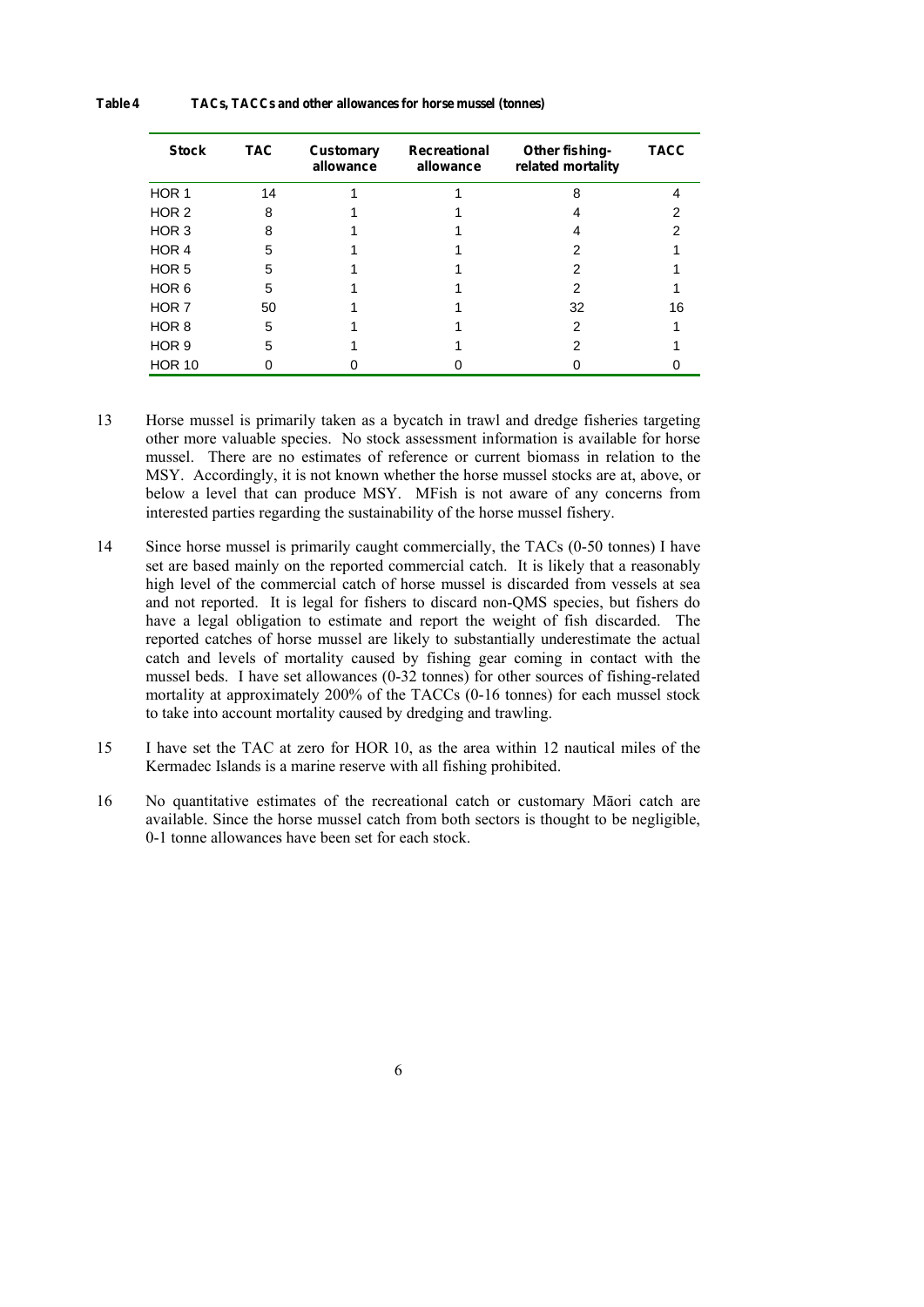# *Sea Cucumber (SCC)*

17 The QMAs for sea cucumber *Stichopus mollis* (SCC) are outlined in Figure 5.



18 I have decided to set the TACs, TACCs and other allowances for the sea cucumber stocks as outlined in Table 5.

| <b>Stock</b>      | <b>TAC</b> | Customary<br>allowance | Recreational<br>Allowance | Other fishing-<br>related mortality | <b>TACC</b>    |
|-------------------|------------|------------------------|---------------------------|-------------------------------------|----------------|
| SCC <sub>1A</sub> | 7          | $\mathfrak{D}$         | 3                         |                                     | $\mathfrak{D}$ |
| SCC <sub>1B</sub> | 8          |                        |                           |                                     |                |
| SCC <sub>2A</sub> | 4          |                        |                           |                                     |                |
| SCC <sub>2B</sub> | 11         |                        |                           |                                     |                |
| SCC <sub>3</sub>  | 5          |                        |                           |                                     |                |
| SCC <sub>4</sub>  |            |                        |                           |                                     |                |
| SCC <sub>5A</sub> | 4          |                        |                           |                                     |                |
| SCC <sub>5B</sub> | 4          |                        |                           |                                     |                |
| SCC <sub>6</sub>  |            |                        |                           |                                     |                |
| SCC 7A            | 8          |                        |                           |                                     |                |
| SCC <sub>7B</sub> | 8          |                        |                           |                                     |                |
| SCC 7D            |            |                        |                           |                                     |                |
| SCC <sub>8</sub>  |            |                        |                           |                                     |                |
| SCC <sub>9</sub>  |            |                        |                           |                                     |                |
| <b>SCC 10</b>     |            |                        |                           |                                     |                |

Table 5 TACs, TACCs and other allowances for sea cucumbers (tonnes)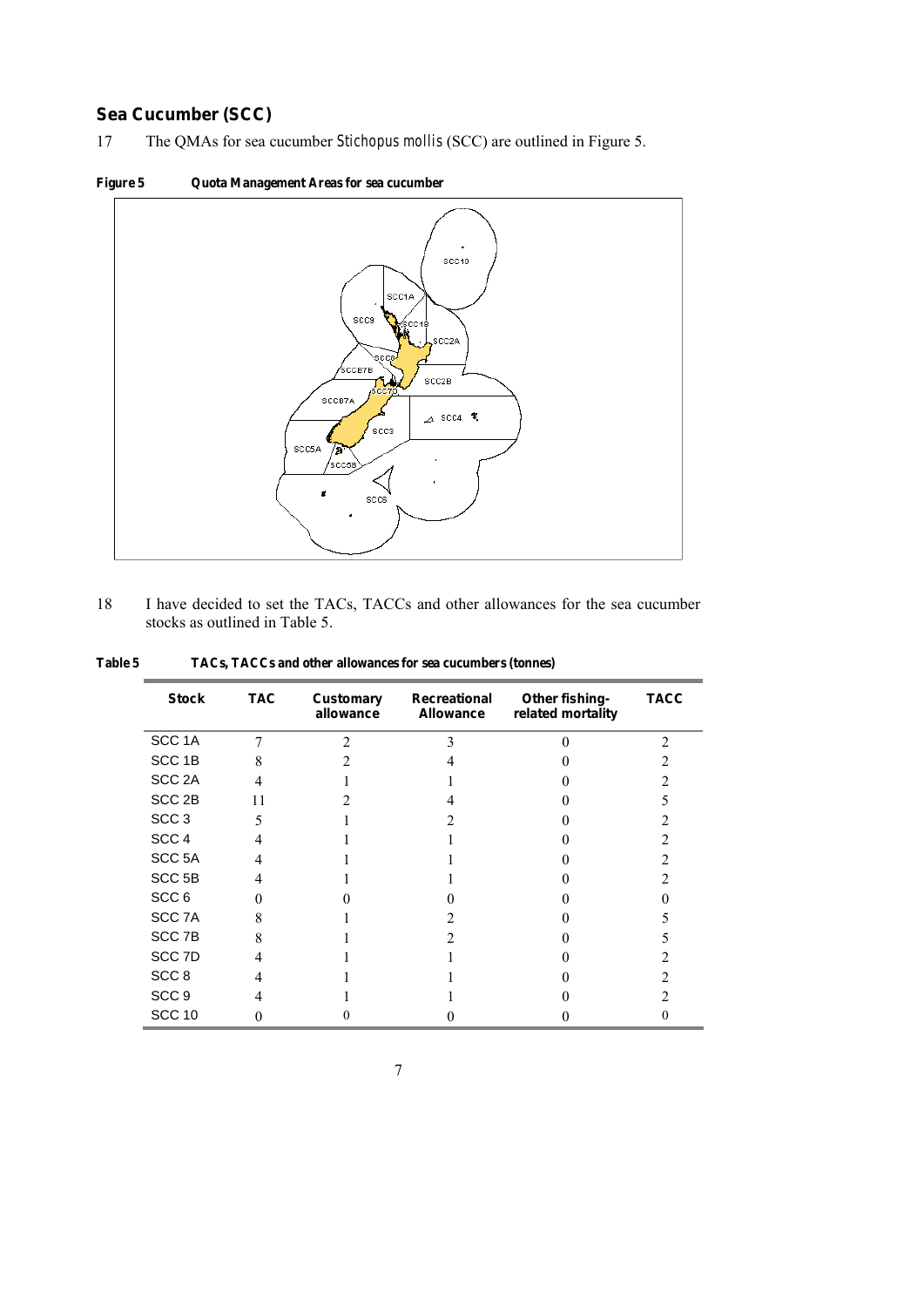- 19 I note that there were no submissions that had any bearing on the setting of TACs and allowances for sea cucumber. New information has become available on the distribution of sea cucumber, *S. mollis.* In the IPP, MFish assumed that sea cucumber catch recorded on Catch Effort Landing Returns is the edible, inshore *S. mollis*, while those recorded on Trawl Catch Effort and Processing Returns are other deepwater sea cucumber species. In light of a new NIWA report, MFish considers that this assumption largely holds true. I consider that the new information does not warrant any change to the TACs or allowances proposed in the IPP.
- 20 I note that there is no scientific data about whether or not the proposed TACs will allow the stocks to be maintained at or above the level that will produce the MSY. However, I accept that MFish has considered the best available information on catches, habitat and biology of the stocks in proposing the TACs and TACCs. MFish believes the TAC proposals are consistent with s 13 and the TACC proposals are consistent with s 21. I consider that the proposed TAC and TACC levels provide for utilisation of sea cucumber while ensuring *its* sustainability (s 8).
- 21 I have set a TAC of 0 for SCC 6, as there have been no recorded catches of *S. mollis* in that area. This species may not exist in SCC 6, and if it does exist there is limited habitat for it. The area within 12 nautical miles of the Auckland Islands is also a marine reserve with all fishing prohibited. I have set a TAC of 0 for SCC 10 as the only available habitat for *S. mollis* is within the 12 nautical mile marine reserve around the Kermadec Islands where all fishing is prohibited.
- 22 MFish anticipates that the setting of TACs and TACCs for sea cucumber stocks could result in a target dredge fishery developing, which could result in previously unexploited areas being dredged. I note that MFish has reconsidered its IPP approach to managing the potential impacts of fishing on previously unexploited areas when targeting sea cucumber, other than by the method of handgathering. MFish proposes not to impose method or further area restrictions, and is currently consulting on removal of the existing method restrictions for taking sea cucumber in FMAs 2, 3, 4, 7, and 8. Under these circumstances, until such time as the nature and scope of impacts are better understood and mitigated, or stakeholders can provide documented measures to mitigate environmental damage in the sea cucumber fishery, MFish proposes that low TACCs be set for sea cucumber stocks to mainly accommodate only bycatches of this species. I support this approach of setting low TACCs to mitigate potential environmental damage and have set a number of TACCs at lower levels than was proposed in the IPP.
- 23 I note that sea cucumber is a traditional food of the Polynesian community and is of considerable interest to members of the Asian community in New Zealand. I have, therefore, decided to set allowances for recreational use for certain stocks based on location, accessibility of the resource, and the proximity of the resource to the location of Polynesian and Asian communities.
- 24 As there is no quantitative information on the current level of Māori customary catch, but customary use is likely to be less than recreational catch, I have decided to set the customary allowances lower than recreational allowances.
- 25 Sea cucumber is robust and can be returned to the sea with only a very low rate of mortality, and so I have decided to make no allowance for fishing-related mortality.

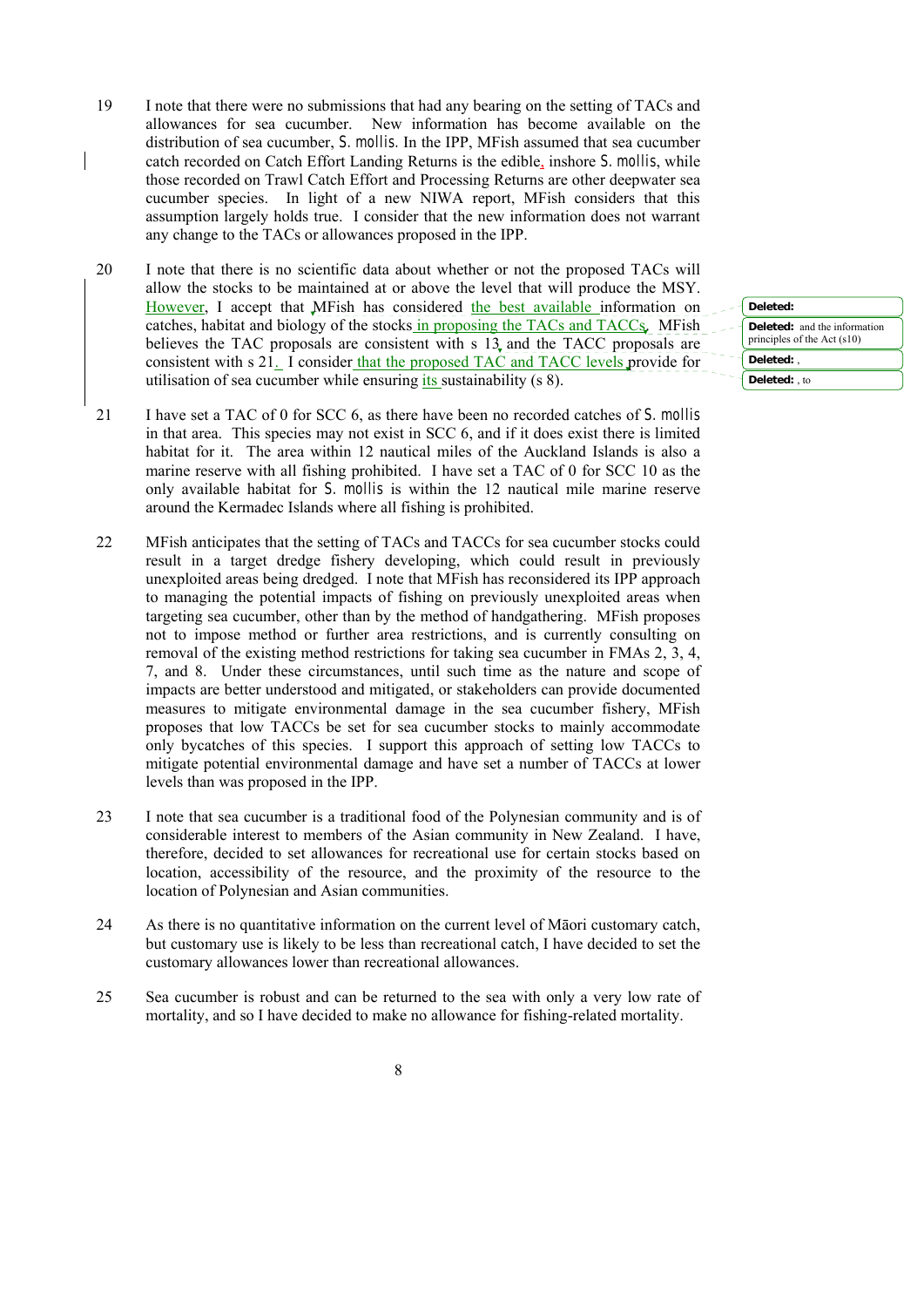## *Surf Clams*

26 The QMAs for the seven species of surf clams are outlined in Figure 6. The species include: frilled venus shell *Bassina yatei* (BYA); ringed dosinia *Dosinia anus* (DAN); silky dosinia *Dosinia subrosea* (DSU); large trough shell *Mactra murchisoni* (MMI); trough shell *Mactra discors* (MDI); deepwater tuatua *Paphies donacina* (PDO); and triangle shell *Spisula aequilatera* (SAE).



Figure 6 Quota Management Areas for surf clams (7 species)

27 I have decided to set TACs, TACCs and other allowances for the seven species of surf clams as outlined in Table 6.

| Stock            | <b>TAC</b> | Customary<br>Allowance | Recreational<br>Allowance | Other fishing-<br>related mortality | <b>TACC</b> |
|------------------|------------|------------------------|---------------------------|-------------------------------------|-------------|
| BYA1             |            |                        |                           |                                     |             |
| DAN <sub>1</sub> |            |                        |                           |                                     |             |
| DSU1             |            |                        |                           |                                     |             |
| MMI1             |            |                        |                           |                                     |             |
| MDI1             |            |                        |                           |                                     |             |
| SAE1             |            |                        |                           |                                     |             |
| PDO1             |            |                        |                           |                                     |             |
|                  |            |                        |                           |                                     |             |
| BYA2             |            |                        |                           |                                     |             |
| DAN <sub>2</sub> | 18         |                        |                           |                                     | 18          |
| DSU <sub>2</sub> |            |                        |                           |                                     |             |
| MMI <sub>2</sub> |            |                        |                           |                                     |             |
| MDI <sub>2</sub> |            |                        |                           |                                     |             |
| SAE <sub>2</sub> |            |                        |                           |                                     |             |
| PDO <sub>2</sub> | 23         |                        |                           |                                     |             |

| Table 6 | Proposed TACs, TACCs and other allowances for surf clam stocks (tonnes) |
|---------|-------------------------------------------------------------------------|
|---------|-------------------------------------------------------------------------|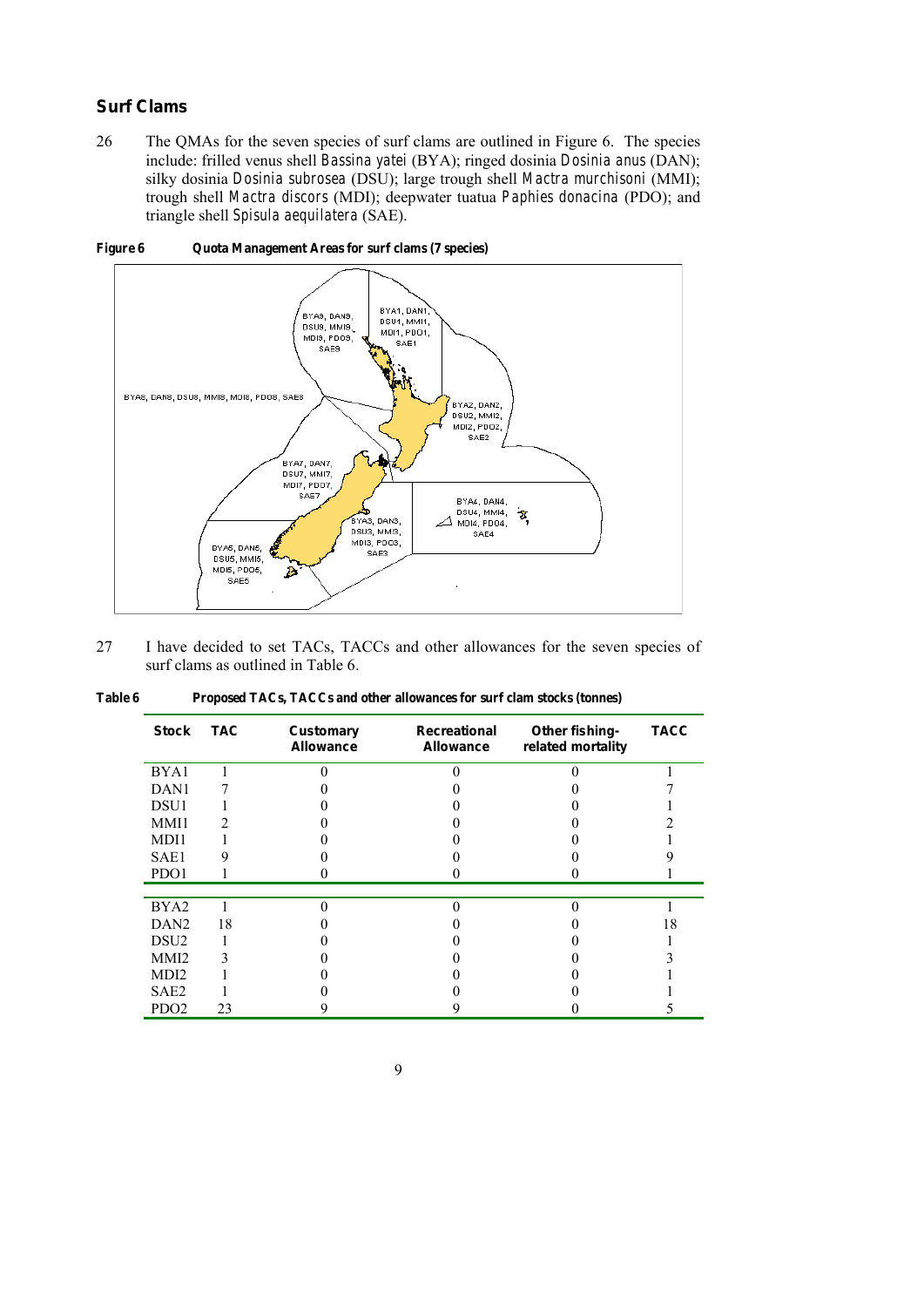| <b>Stock</b>     | <b>TAC</b>              | Customary<br>Allowance           | Recreational<br>Allowance            | Other fishing-<br>related mortality  | <b>TACC</b>             |
|------------------|-------------------------|----------------------------------|--------------------------------------|--------------------------------------|-------------------------|
| BYA3             | 1                       | $\boldsymbol{0}$                 | $\boldsymbol{0}$                     | $\boldsymbol{0}$                     | $\mathbf{1}$            |
| DAN3             | $\overline{4}$          | $\boldsymbol{0}$                 | $\boldsymbol{0}$                     | $\boldsymbol{0}$                     | $\overline{\mathbf{4}}$ |
| DSU3             | $\mathbf{1}$            | $\boldsymbol{0}$                 | $\boldsymbol{0}$                     | $\boldsymbol{0}$                     | 1                       |
| MMI3             | 44                      | $\mathbf{0}$                     | $\mathbf{0}$                         | $\mathbf{0}$                         | 44                      |
| MDI3             | 1                       | $\mathbf{0}$                     | $\mathbf{0}$                         | $\boldsymbol{0}$                     | 1                       |
| SAE3             | 264                     | $\boldsymbol{0}$                 | $\boldsymbol{0}$                     | $\boldsymbol{0}$                     | 264                     |
| PDO3             | 150                     | 21                               | 21                                   | $\boldsymbol{0}$                     | 108                     |
| BYA4             | $\mathbf{1}$            | $\boldsymbol{0}$                 | $\boldsymbol{0}$                     | $\boldsymbol{0}$                     | $\mathbf{1}$            |
| DAN4             | $\mathbf{1}$            | $\boldsymbol{0}$                 | $\boldsymbol{0}$                     | $\boldsymbol{0}$                     | $\mathbf{1}$            |
| DSU4             | 1                       | $\mathbf{0}$                     | $\mathbf{0}$                         | $\mathbf{0}$                         | 1                       |
| MMI4             | 1                       | $\mathbf{0}$                     | $\mathbf{0}$                         | $\mathbf{0}$                         | 1                       |
| MDI4             | 1                       | $\mathbf{0}$                     | $\boldsymbol{0}$                     | $\boldsymbol{0}$                     | 1                       |
| SAE4             | $\mathbf{1}$            | $\boldsymbol{0}$                 | $\boldsymbol{0}$                     | $\boldsymbol{0}$                     | $\mathbf{1}$            |
| PDO4             | $\overline{\mathbf{3}}$ | $\mathbf{1}$                     | 1                                    | $\boldsymbol{0}$                     | 1                       |
| BYA5             | $\mathbf{1}$            | $\boldsymbol{0}$                 | $\boldsymbol{0}$                     | $\boldsymbol{0}$                     | $\mathbf{1}$            |
| DAN <sub>5</sub> | 1                       | $\mathbf{0}$                     | $\boldsymbol{0}$                     | $\boldsymbol{0}$                     | 1                       |
| DSU <sub>5</sub> | $\mathbf{1}$            | $\mathbf{0}$                     | $\mathbf{0}$                         | $\mathbf{0}$                         | 1                       |
| MMI5             | 1                       | $\mathbf{0}$                     | $\mathbf{0}$                         | $\mathbf{0}$                         | 1                       |
| MDI5             | 14                      | $\mathbf{0}$                     | $\boldsymbol{0}$                     | $\boldsymbol{0}$                     | 14                      |
| SAE5             | $\mathfrak{Z}$          | $\boldsymbol{0}$                 | $\mathbf{0}$                         | $\boldsymbol{0}$                     | 3                       |
| PDO <sub>5</sub> | $\overline{3}$          | 1                                | 1                                    | $\boldsymbol{0}$                     | $\mathbf{1}$            |
| BYA7             | 9                       | $\boldsymbol{0}$                 | $\boldsymbol{0}$                     | $\boldsymbol{0}$                     | 9                       |
| DAN7             | 15                      | $\boldsymbol{0}$                 | $\boldsymbol{0}$                     | $\boldsymbol{0}$                     | 15                      |
| DSU7             | $\mathbf{1}$            | $\mathbf{0}$                     | $\mathbf{0}$                         | $\mathbf{0}$                         | $\mathbf{1}$            |
| MMI7             | 61                      | $\theta$                         | $\mathbf{0}$                         | $\mathbf{0}$                         | 61                      |
| MDI7             | 26                      | $\boldsymbol{0}$                 | $\boldsymbol{0}$                     | $\boldsymbol{0}$                     | 26                      |
| SAE7             | 112                     | $\boldsymbol{0}$                 | $\boldsymbol{0}$                     | $\boldsymbol{0}$                     | 112                     |
| PDO7             | 52                      | 1                                | 1                                    | $\boldsymbol{0}$                     | 50                      |
| BYA8             | $\mathbf{1}$            | $\boldsymbol{0}$                 | $\mathbf{0}$                         | $\boldsymbol{0}$                     | $\mathbf{1}$            |
| DAN8             | 33                      | $\boldsymbol{0}$                 | $\boldsymbol{0}$                     | $\boldsymbol{0}$                     | 33                      |
| DSU8             | 1                       | $\boldsymbol{0}$                 | $\boldsymbol{0}$                     | $\boldsymbol{0}$                     | 1                       |
| MMI8             | 25                      | $\mathbf{0}$                     | $\boldsymbol{0}$                     | $\boldsymbol{0}$                     | 25                      |
|                  |                         |                                  |                                      |                                      |                         |
| MDI8             | 27                      | $\boldsymbol{0}$                 | $\bf{0}$                             | $\boldsymbol{0}$                     | 27                      |
| SAE8             | $\,$ $\,$               | $\boldsymbol{0}$                 | $\boldsymbol{0}$                     | $\boldsymbol{0}$                     | $\,$ $\,$               |
| PDO8             | 19                      | 9                                | 9                                    | $\boldsymbol{0}$                     | $\mathbf{1}$            |
| BYA9             | $\mathbf{1}$            | $\boldsymbol{0}$                 | $\boldsymbol{0}$                     | $\boldsymbol{0}$                     | $\mathbf{1}$            |
| DAN9             | 33                      | $\boldsymbol{0}$                 | $\boldsymbol{0}$                     | $\boldsymbol{0}$                     | 33                      |
| DSU9             | $\mathbf{1}$            | $\boldsymbol{0}$                 | $\boldsymbol{0}$                     | $\boldsymbol{0}$                     | 1                       |
| MMI9<br>MDI9     | 25<br>27                | $\boldsymbol{0}$<br>$\mathbf{0}$ | $\boldsymbol{0}$<br>$\boldsymbol{0}$ | $\boldsymbol{0}$<br>$\boldsymbol{0}$ | 25<br>27                |
| SAE9             | $\,$ 8 $\,$             | $\boldsymbol{0}$                 | $\boldsymbol{0}$                     | $\boldsymbol{0}$                     | $\,$ $\,$               |
| PDO9             | 53                      | 26                               | 26                                   | $\boldsymbol{0}$                     | 1                       |

10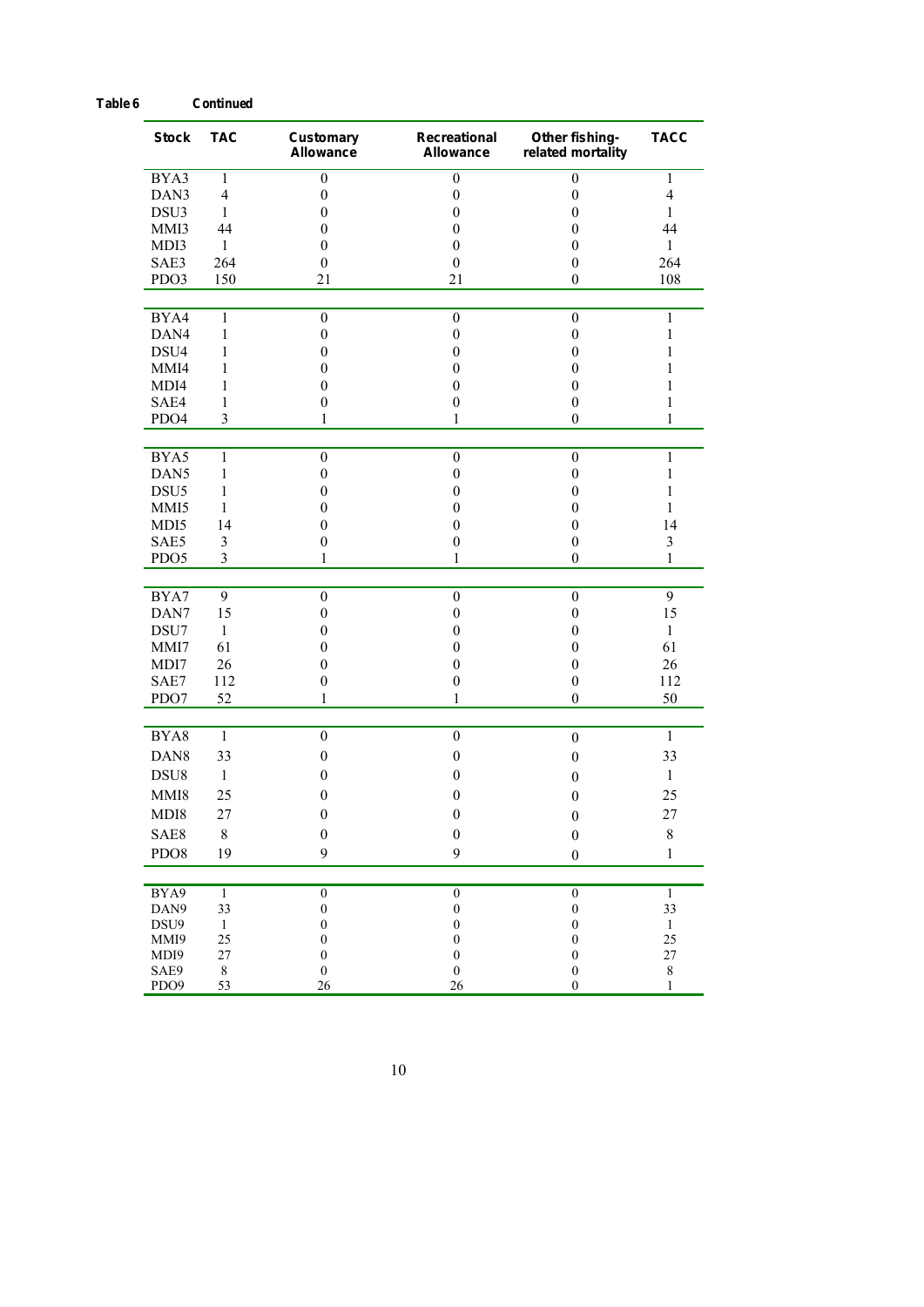- 28 MFish acknowledges in the IPP that the information used to set TACs is, for many QMAs, uncertain and inadequate. I consider the level of uncertainty in surf clam stock assessment information is appropriately taken into account in the above TACs.
- 29 While there is likely to be opportunity for further development of the surf clam fishery, development will need to be supported by new research on the stocks and environmental impacts. There are also issues in terms of interaction with noncommercial fishing that require further consideration.
- 30 I note that submissions generally support the TACs and TACCs as proposed in the IPP. One submission opposed commercial fishing of surf clams until it is proven that the impacts of dredging are minimal. MFish considers that available information suggests that the immediate impact of surf clam dredging in the areas likely to be fished is negligible. I consider the TACs take into account any uncertainty in terms of the current information on environmental impacts of surf clam harvesting. Further development of the fishery above these TACs will need to be supported by new research on environmental impacts.
- 31 MFish proposed two options in the IPP for TAC and TACC setting for QMA 9 surf clam stocks. Under the first option, TACs and TACCs would be based on those for QMA 8. Under the second, TACs and TACCs would be based on those for QMA 1. No submissions were received regarding these options. I have decided on the first option, which results in a slightly higher TAC and TACC.
- 32 A further submitter requested surf clams be listed in the Fifth and Sixth Schedules of the 1996 Act to allow, respectively, a higher quota aggregation limit and return of surf clams to the sea. I do not consider there are any particular circumstances that warrant the setting of higher aggregation limits for surf clams. In terms of the Sixth Schedule, there is insufficient information on the likelihood of surf clam survival to recommend inclusion on this schedule at this time. Quota holders have the opportunity to gather information on incidental surf clam mortality with a view to proposing that surf clams be included on the Sixth Schedule at a later date.
- 33 The allowances made for Māori customary and recreational use of the surf clam stocks reflect the likely level of fishing activity for surf clams. Of the seven surf clam species being introduced into the QMS, only the deepwater tuatua, *P. donacina,* is likely to be accessible to customary and recreational harvesters. Other, normally inaccessible, surf clam species may be taken following strandings of dying shellfish after storms. However, I do not propose to make an allowance for this catch because the mortality associated with shellfish strandings is not fishing related and is already taken into account in estimates of sustainable yield. I note that not making allowances for recreational or customary non-commercial catches does not act as constraints on any catch taken.
- 34 There is a negligible amount of other sources of fishing-related mortality, which warrants setting this allowance at zero.